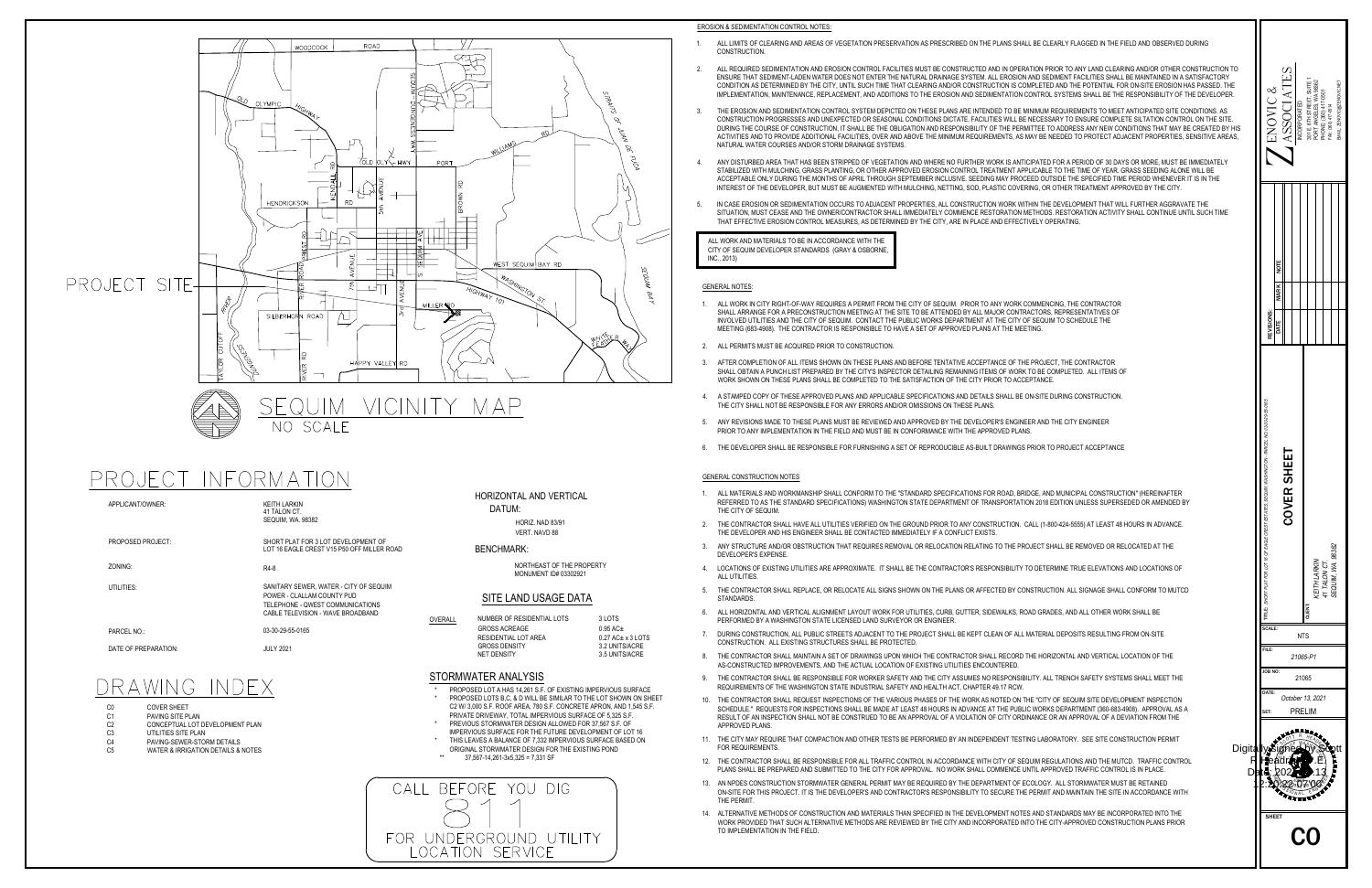CHAN THE SPECIES AND SURVEY CURVE TABLE<br>
SURVEY AND SURVEY CURVEY CURVEY CURVEY CURVEY AND CURVEY CURVEY CURVEY CURVEY CURVEY CURVEY CURVEY CURVEY CURVEY CURVEY CURVEY CURVEY CURVEY CURVEY CURVEY CURVEY CURVEY CURVEY CURVE EGEND<br>  $\overline{a}$  (systemative and systematical systematical systematical systematical systematical systematical systematical systematical systematical systematical systematical systematical systematical systematical system

(N) TOP OF DIT(<br>(N) CENTER OF<br>(E) SEWER MAN<br>(E) GATE VALVE (N) CENTER OF DIT<mark>(</mark><br>(E) SEWER MANHOL<br>(E) GATE VALVE<br>(E) WATER SERVICE (E) PROPERTY LINE<br>
(E) EASEMENT<br>
(N) PROPERTY BOUNDARY<br>
(N) PROPERTY SETBACK<br>
(E) IRRIGATION LINE<br>
(E) SEWER LINE<br>
(E) SEWER LINE<br>
(E) DOGE OF PAVEMENT<br>
(E) UNDERGROUND POWER<br>
(N) UNDERGROUND POWER<br>
(E) CITY OF SEQUIM WATE (N) WATER SERVICE<br>(E) WATER LINE BLOW OFF<br>(N) WATER LINE BLOW OFF<br>(E) POWER TRANSFORMER (E) CURB<br>(N) SAW-CUT<br>(E) FLOW LINE<br>(E) STORM LINE<br>(E) STORM LINE<br>(N) SIDEWALK<br>(E) BUILDING<br>(N) TOP OF DITCH LINE<br>(N) CENTER OF DITCH LI<br>(E) SEWER MANHOLE<br>(E) SEWER MANHOLE<br>(E) OATER SERVICE<br>(E) WATER SERVICE<br>(E) WATER LINE (E) POWER VAULT<br>(E) FIRE HYDRANTS<br>(N) THRUST BLOCK<br>(N) TYPE 1 CATCH BASIN<br>(E) TYPE 1 CATCH BASIN (E) UNDERGROUND POWER<br>
(N) UNDERGROUND POWER<br>
(E) CITY OF SEQUIM WATER<br>
(E) CENTER LINE<br>
(E) CENTER LINE<br>
(E) ASPHALT<br>
(N) ASPHALT<br>
(N) CURB<br>
(E) CURB<br>
(N) SAW-CUT<br>
(E) FLOW LINE<br>
(N) STORM LINE<br>
(E) STORM LINE<br>
(E) SIDEWA

 $\frac{1}{\sqrt{2}}$ 

| <b>CURVE TABLE</b> |               |            |                    |
|--------------------|---------------|------------|--------------------|
| <b>CURVE</b>       | <b>RADIUS</b> | ARC LENGTH | <b>DELTA ANGLE</b> |
| C <sub>1</sub>     | 50.00'        | 27.10      | 31°03'22"          |
| C <sub>2</sub>     | 50.00'        | 16.86'     | 19°19'25"          |
| C <sub>3</sub>     | 50.00'        | 45.73'     | 52°23'55"          |
| C <sub>4</sub>     | 50.00'        | 60.68'     | 69°32'19"          |





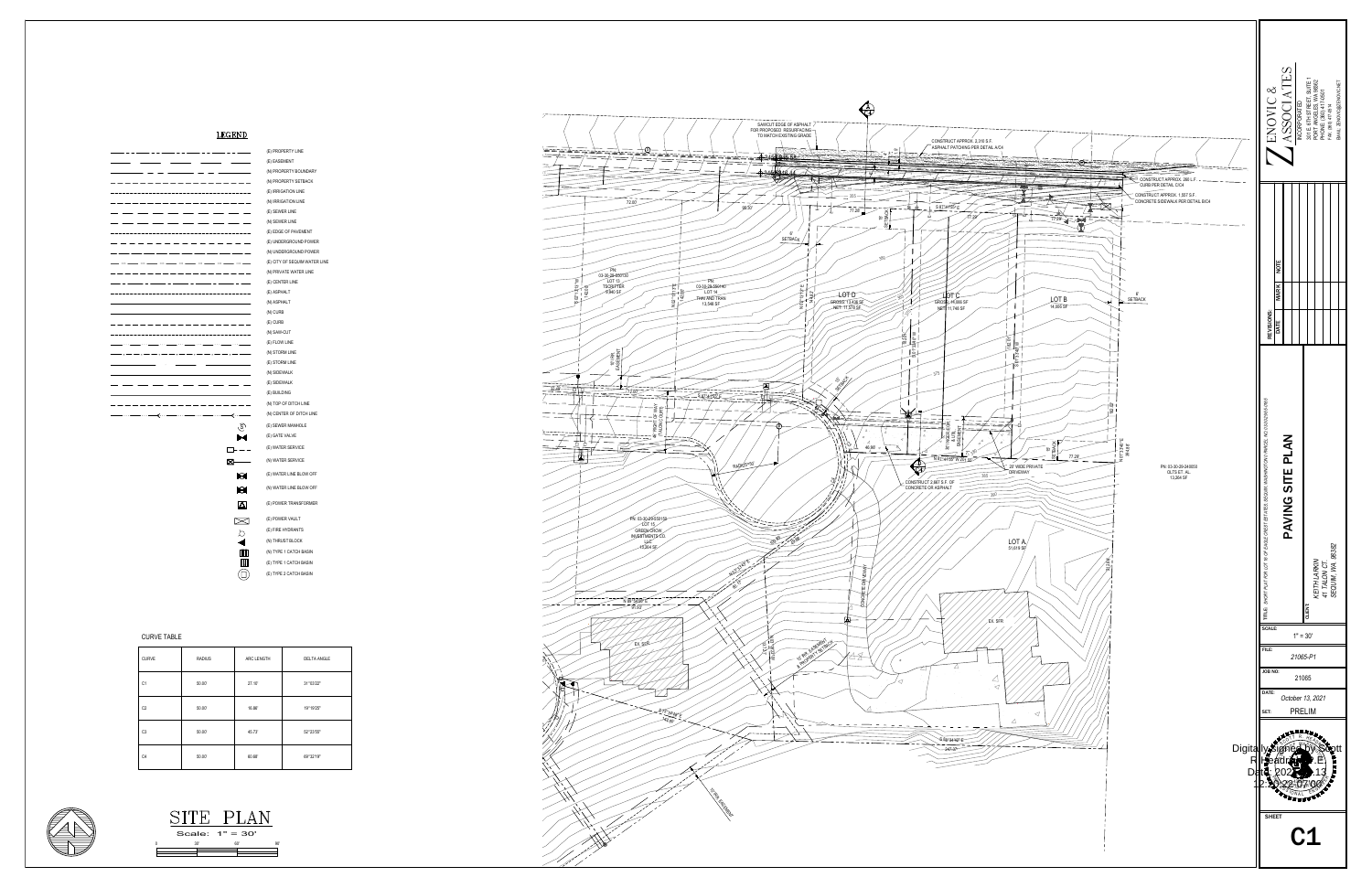

**COS COS** 

| <b>CURVE TABLE</b> |  |  |
|--------------------|--|--|

| <b>CURVE</b>   | <b>RADIUS</b> | ARC LENGTH | <b>DELTA ANGLE</b> |  |
|----------------|---------------|------------|--------------------|--|
| C <sub>1</sub> | 50.00'        | 27.10      | 31°03'22"          |  |
| C <sub>2</sub> | 50.00'        | 16.86'     | 19°19'25"          |  |
| C <sub>3</sub> | 50.00'        | 45.73'     | 52°23'55"          |  |
| C <sub>4</sub> | 50.00'        | 60.68'     | 69°32'19"          |  |





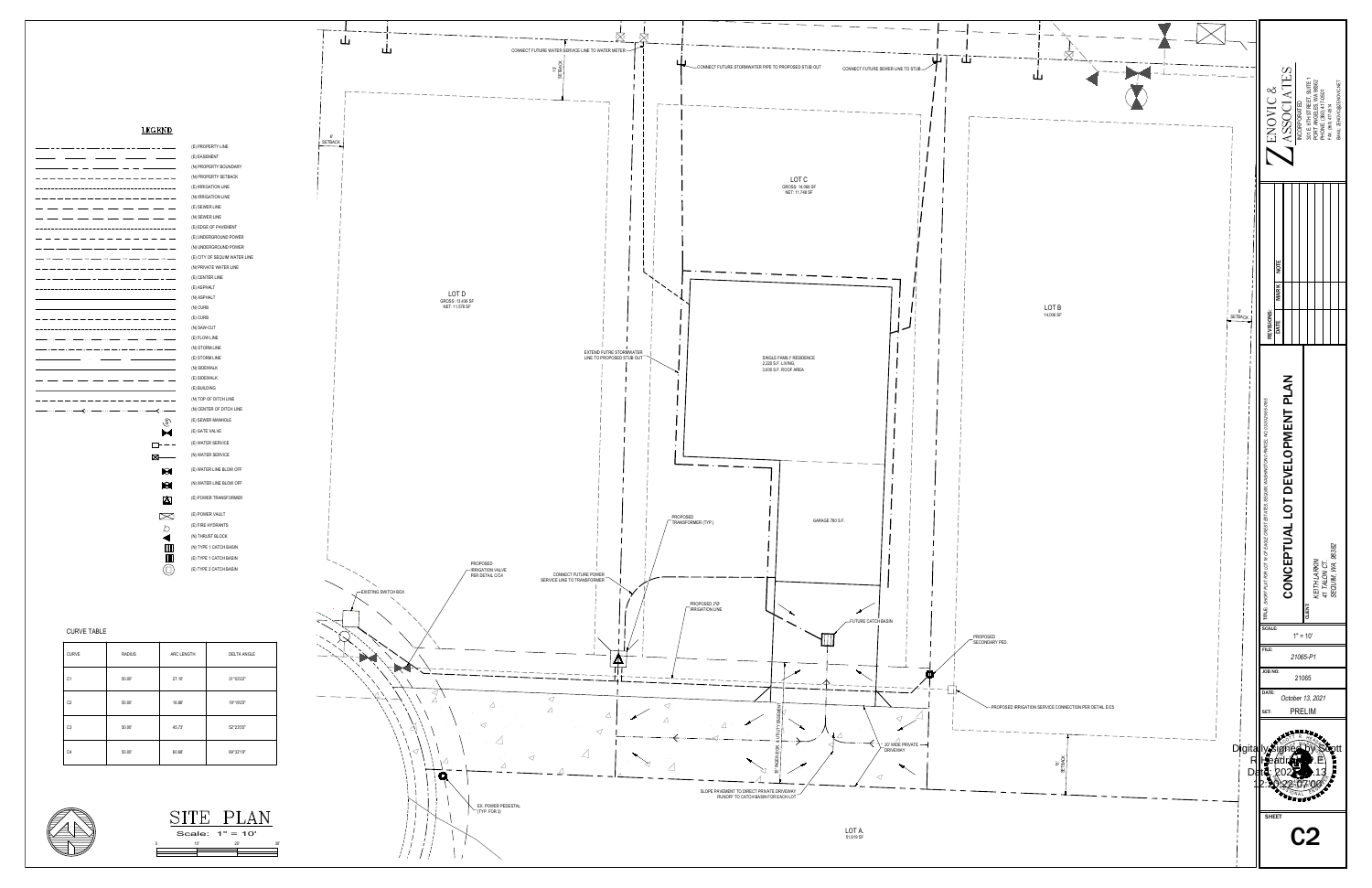CHAN THE SPECIES AND SURVEY CURVE TABLE<br>
SURVEY AND SURVEY CURVEY CURVEY CURVEY CURVEY AND CURVEY CURVEY CURVEY CURVEY CURVEY CURVEY CURVEY CURVEY CURVEY CURVEY CURVEY CURVEY CURVEY CURVEY CURVEY CURVEY CURVEY CURVEY CURVE EGEND<br>  $\overline{a}$  (systemative and systematical systematical systematical systematical systematical systematical systematical systematical systematical systematical systematical systematical systematical systematical system

(E) BUILDING<br>(N) TOP OF DITCH LINE<br>(N) CENTER OF DITCH LINE<br>(E) SEWER MANHOLE<br>(E) GATE VALVE (E) WATER SERVICE (E) PROPERTY LINE<br>
(E) EASEMENT<br>
(N) PROPERTY BOUNDARY<br>
(N) PROPERTY SETBACK<br>
(E) IRRIGATION LINE<br>
(E) SEWER LINE<br>
(E) SEWER LINE<br>
(E) DOGE OF PAVEMENT<br>
(E) UNDERGROUND POWER<br>
(N) UNDERGROUND POWER<br>
(E) CITY OF SEQUIM WATE (N) WATER SERVICE<br>(E) WATER LINE BLOW OFF<br>(N) WATER LINE BLOW OFF<br>(E) POWER TRANSFORMER (E) CURB<br>(N) SAW-CUT<br>(E) FLOW LINE<br>(E) STORM LINE<br>(E) STORM LINE<br>(N) SIDEWALK<br>(E) BUILDING<br>(N) TOP OF DITCH LINE<br>(N) CENTER OF DITCH LI<br>(E) SEWER MANHOLE<br>(E) SEWER MANHOLE<br>(E) OATER SERVICE<br>(E) WATER SERVICE<br>(E) WATER LINE (E) POWER VAULT<br>(E) FIRE HYDRANTS<br>(N) THRUST BLOCK<br>(N) TYPE 1 CATCH BASIN<br>(E) TYPE 1 CATCH BASIN (E) UNDERGROUND POWER<br>
(N) UNDERGROUND POWER<br>
(E) CITY OF SEQUIM WATER<br>
(E) CENTER LINE<br>
(E) CENTER LINE<br>
(E) ASPHALT<br>
(N) ASPHALT<br>
(N) CURB<br>
(E) CURB<br>
(N) SAW-CUT<br>
(E) FLOW LINE<br>
(N) STORM LINE<br>
(E) STORM LINE<br>
(E) SIDEWA

 $\frac{1}{\sqrt{2}}$ 

| <b>CURVE TABLE</b> |               |            |                    |
|--------------------|---------------|------------|--------------------|
| <b>CURVE</b>       | <b>RADIUS</b> | ARC LENGTH | <b>DELTA ANGLE</b> |
| C <sub>1</sub>     | 50.00'        | 27.10      | 31°03'22"          |
| C <sub>2</sub>     | 50.00'        | 16.86'     | 19°19'25"          |
| C <sub>3</sub>     | 50.00'        | 45.73'     | 52°23'55"          |
| C <sub>4</sub>     | 50.00'        | 60.68'     | 69°32'19"          |





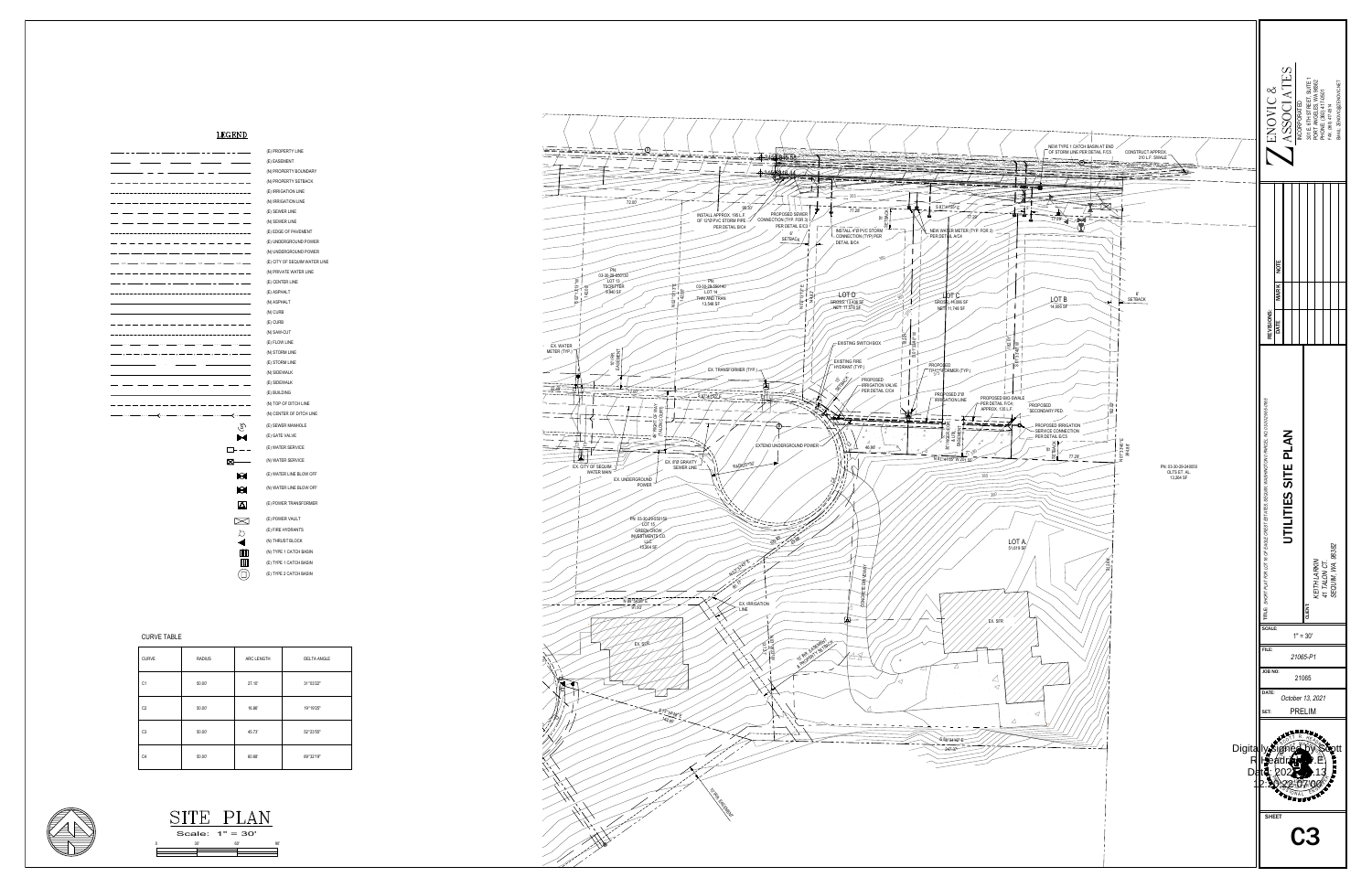